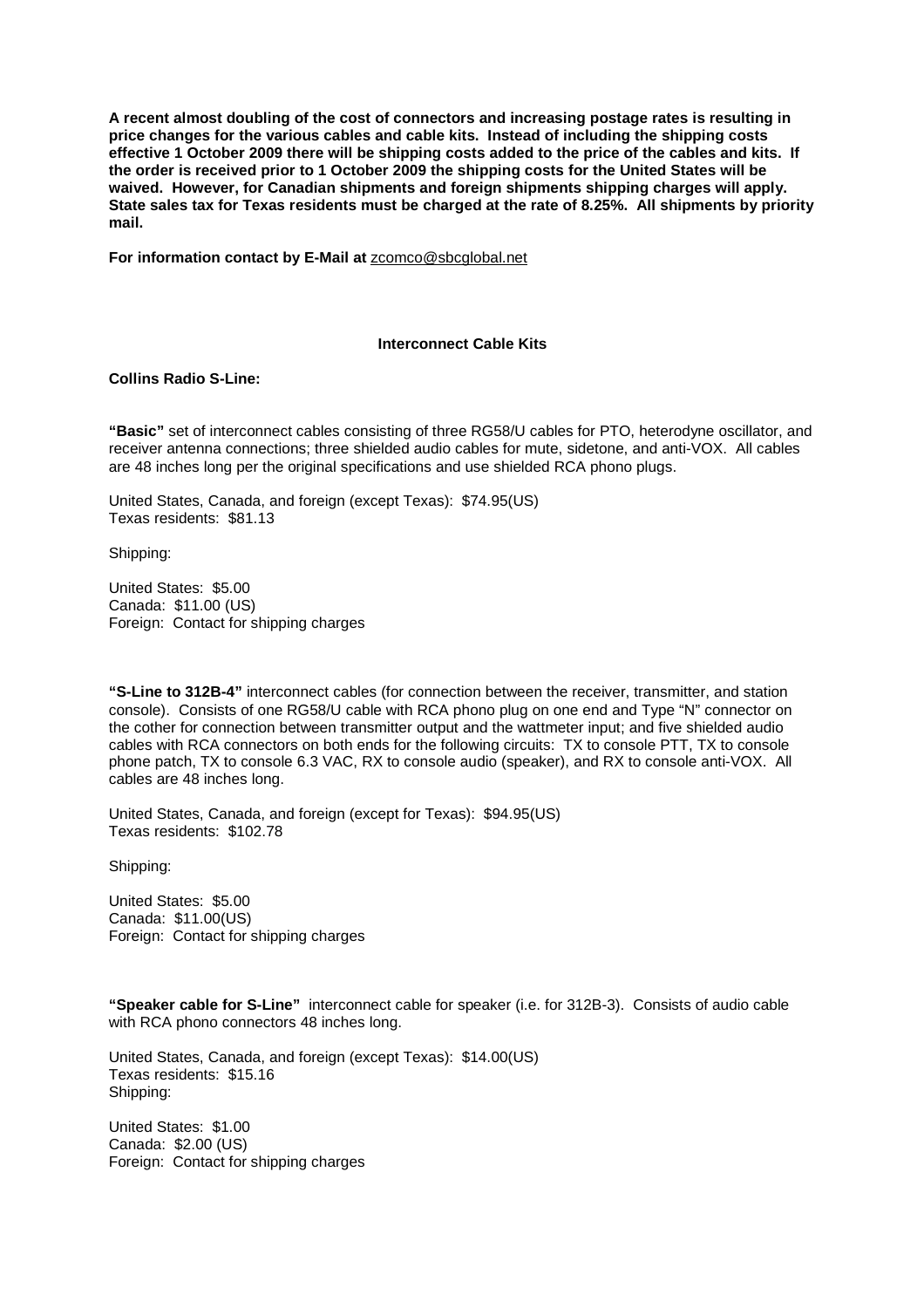## **Collins Radio KWM-2 series**

**"KWM-2 to station console"** Console interconnect cables consisting of the cables to connect between the KWM-2 series and either the 312B-4 or 312B-5 station console. The difference is that the 312B-4 kit does NOT include the cable for the outboard PTO. Set consists of one RG58/U cable with RCA phono plug on one end and Type "N" connector on the other for connection to the wattmeter input; RG58/U cable with RCA connectors on each end (312B-5 only); and 5 shielded audio cables for anti-VOX, PTT, Phone Patch, speaker, and 6.3 VAC. All cables are 48 inches long.

312B-5 cables:

United States, Canada, foreign (except for Texas) \$94.95(US) Texas residents: \$102.78

312B-4 cables:

United States, Canada, foreign (except for Texas): \$84.95(US) Texas residents: \$91.65

Shipping:

United States: \$5.00 Canada: \$11.00(US) Foreign: Contact for shipping charges

**"S-Line or KWM-2 to 30L-1 linear"** Both sets consist of the cables necessary to connect the basic setup to the Collins 30L-1 linear amplifier. The set consists of an RG8/U (or equivalent) with Type "N" connectors on both ends for connection between 30L-1 and wattmeter; a 48 inch long RG58/U with RCA connectors on both ends for connection between transmitter r.f. output and 30L-1 input (this per the revised Collins specifications for the 30L-1 which replaces the 22.5 foot long cable); and audio cables with RCA connectors on both ends for the antenna relay and ALC connections. All cables are 48 inches long.

United States, Canada, foreign (except for Texas): \$84.95(US) Texas residents: \$91.96

Shipping:

United States: \$5.00 Canada: \$11.00(US) Foreign: Contact for shipping charges

**"S-Line or KWM-2 to 312B-4 to 30L-1 linear"** Consists of all cables in the cable kits for connection between the S-Line or KWM-2 series and both the 312B-4 and 30L-1 EXCEPT for the RG58/U cable between the transmitter and wattmeter. The cable between the linear and the wattmeter takes its place.

United States, Canada, foreign (except for Texas): \$159.95(US) Texas residents: \$173.15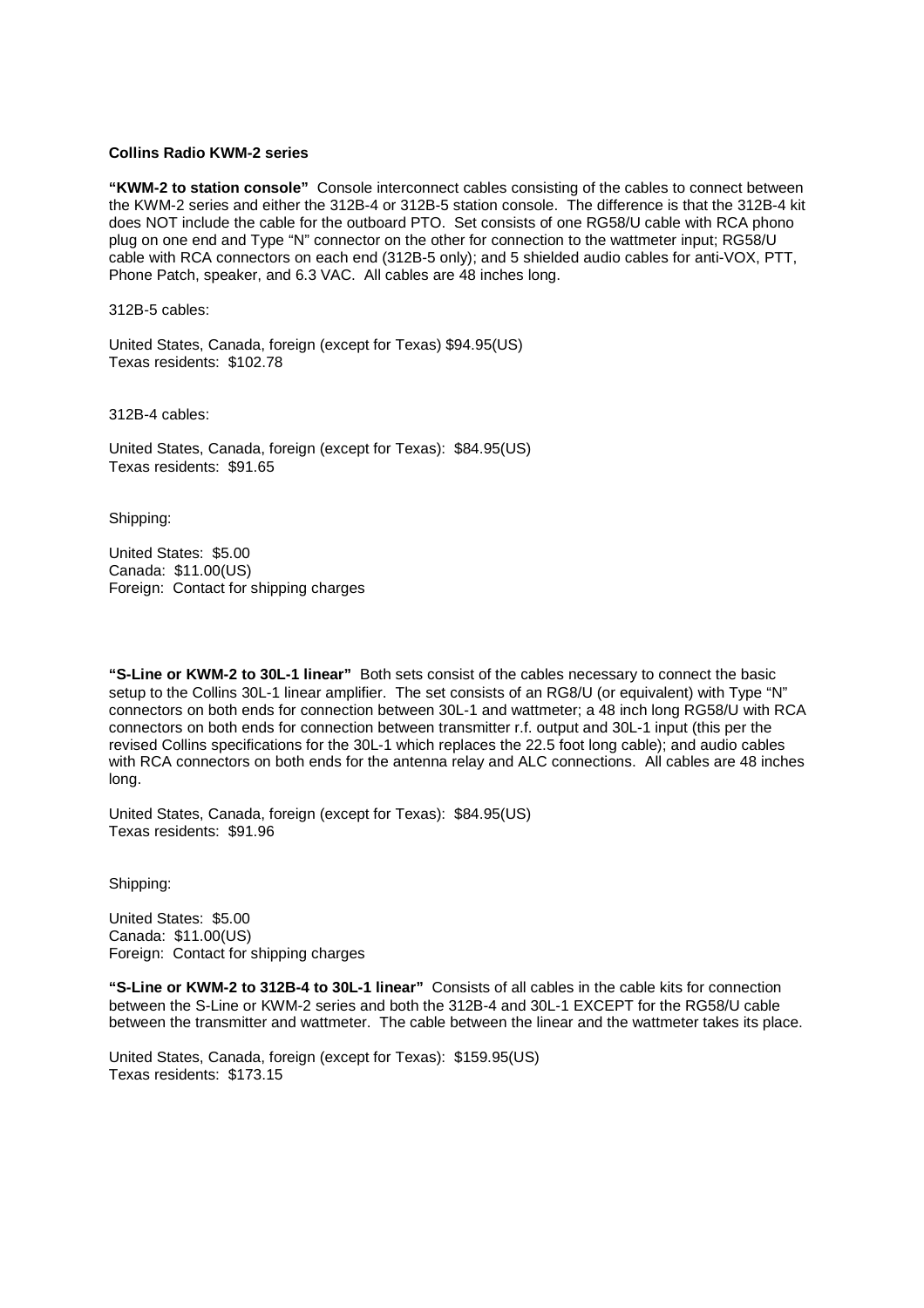Shipping:

United States: \$11.00 Canada: \$26.00 Foreign: Contact for shipping charges

**"KWM-2 to 312B-5 to 30L-1"** Consists of above cables plus cable for external PTO to KWM-2.

United States, Canada, foreign (except for Texas): \$169.95(US) Texas residents: \$183.97

**"S-Line or KWM-2 to 30S-1 linear"** Same cables as for the 30L-1 except that the r.f. cable between the exciter and the linear is 20.5 feet long per original Collins specifications.

United States, Canada, foreign (except for Texas): \$94.95(US) Texas residents: \$102.78

Shipping:

United States: \$5.00 Canada: \$11.00(US) Foreign: Contact for shipping charges

**"S-Line or KWM-2 to 312B-4 to 30S-1"** Same cables as for the S-Line or KWM-2 to the 312B-4 and 30L-1 except that the r.f. input cable to the linear is 20.5 feet long per original Collins specifications.

United States, Canada, foreign (except for Texas): \$169.95(US) Texas residents: \$183.97

Shipping:

United States: \$11.00 Canada: \$26.00(US) Foreign: Contact for shipping charges

**"KWM-2 to 312B-5 to 30S-1"** Same cables as for the KWM-2 to the 312B-5 to the 30L-1 except that the r.f. input cable to the linear is 20.5 feet long per original Collins specifications.

United States, Canada, foreign (except for Texas): \$179.95(US) Texas residents: \$194.80

Shipping:

United States: \$11.00 Canada: \$26.00(US) Foreign: Contact for shipping charges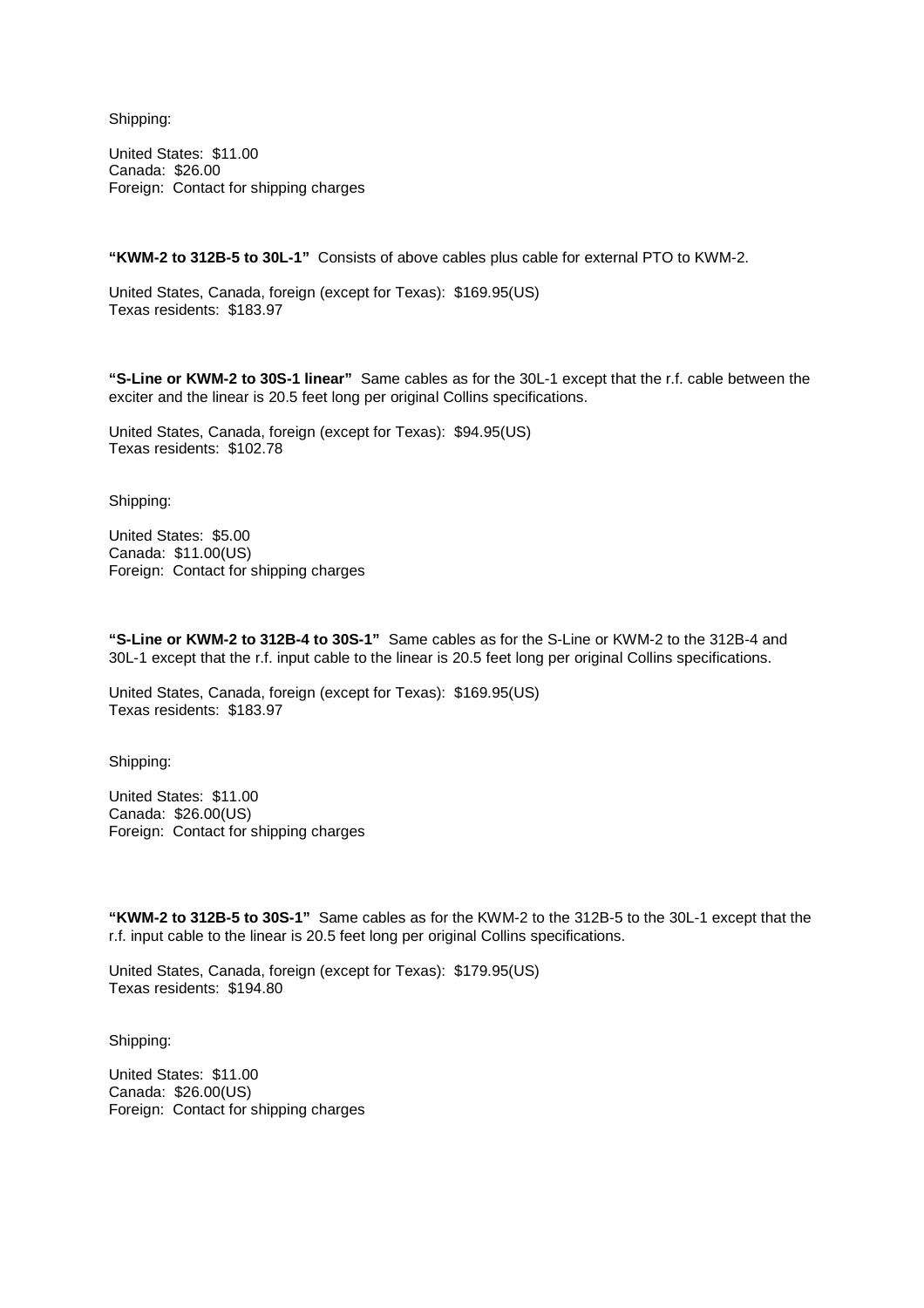**"Collins KWM-2 with PM-2 power supply"** Cable sets with right angle RCA connectors for use with KWM-2 units using the PM-2 power supply are available. Add \$5.00 (Texas residents \$5.41) to the prices for the individual cable kits.

## **Drake "4" Line:**

**"For C-line"** Interconnect cable kit consists of two RG59/U cables for injection and carrier oscillator; one RG58/U cable for receiver antenna; and three shielded audio cables for mute, anti-VOX, and PTO lamp connections. All are 38 inches long per original Drake specifications and have shielded RCA connectors on both ends.

United States, Canada, foreign (except for Texas): \$69.95(US) Texas residents: \$75.72

Shipping:

United States: \$5.00 Canada: \$11.00(US) Foreign: Contact for shipping charges

**"For B-Line"** Interconnect cable kit consists of one RG59/U cable for injection; one RG58/U cable for receiver antenna; two shielded audio cables for mute and anti-VOX. All are 38 inches long per original Drake specifications and have shielded RCA connectors on both ends.

United States, Canada, foreign (except for Texas): \$54.95(US) Texas residents: \$59.48

Shipping:

United States: \$5.00 Canada; \$11.00(US) Foreign: Contact for shipping charges

# **Heath "SB-Line"**

Interconnect cables for connecting the Heath SB-300, SB-301, or SB-303 receivers to the SB-400 or SB-401 transmitters. Consists of three RG62/U cables 24 inches long for the HFO, LMO, and BFO; one RG58/U cable 30 inches long for receiver antenna; and three shielded audio cables for 30 inches long for mute, anti-VOX, and speaker. All cables are original Heath specification lengths.

United States, Canada, foreign (except for Texas): \$74.95(US) Texas residents: \$81.13

Shipping:

United States: \$5.00 Canada: \$11.00 (US) Foreign: Contact for shipping charges